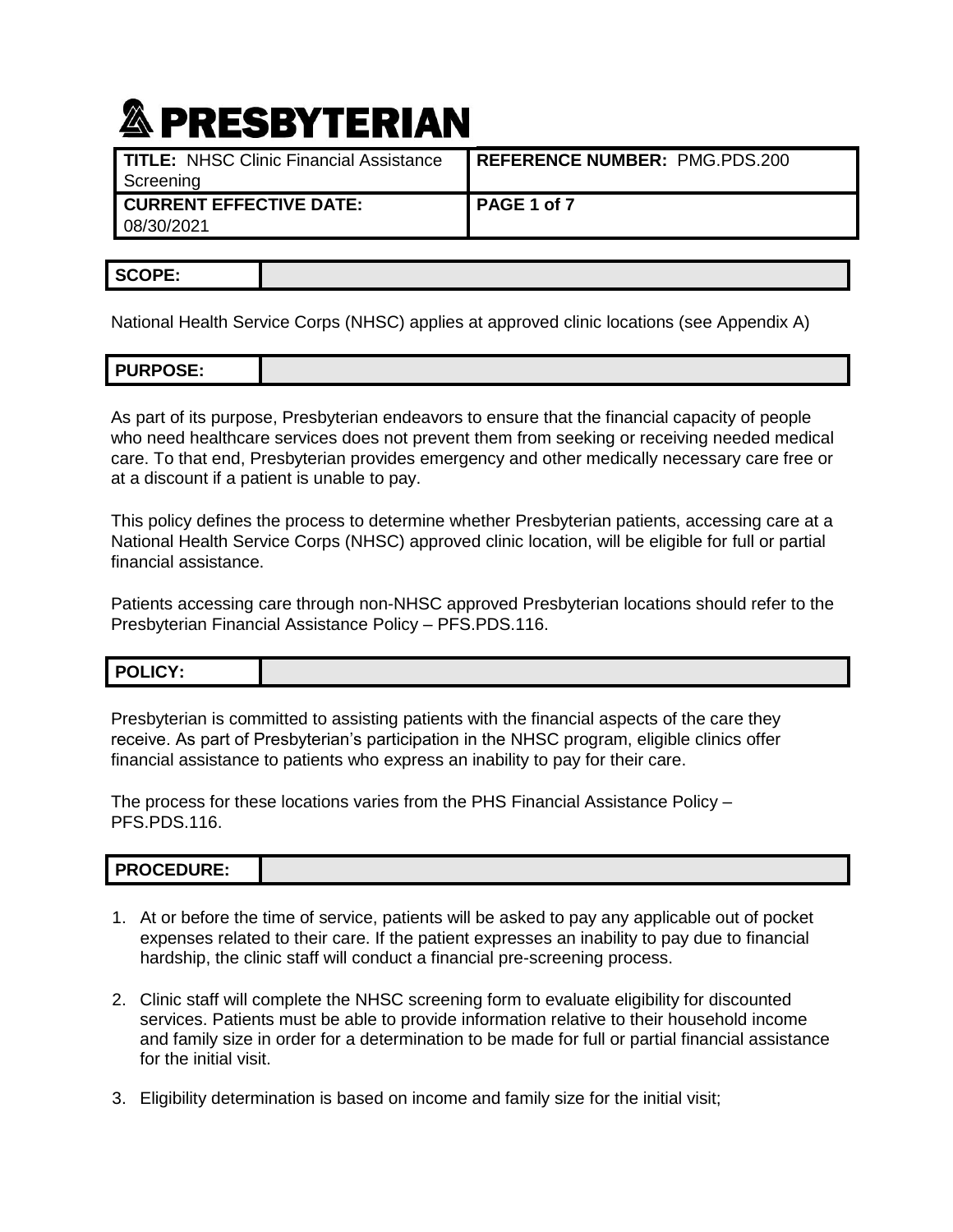| TITLE: NHSC Clinic Financial Assistance<br>Screening | <b>REFERENCE NUMBER: PMG.PDS.200</b> |  |
|------------------------------------------------------|--------------------------------------|--|
| <b>I CURRENT EFFECTIVE DATE:</b><br>08/30/2021       | PAGE 2 of 7                          |  |

- 4. Income refers to "modified adjusted gross income" (MAGI). For most people, it is the same or very similar to adjusted gross income (AGI). MAGI is not a number on your tax return.
- 5. Family size means the number of individuals considered when determining income eligibility and includes the applicant, the other parent or responsible person and their dependent children who reside in the same household
- 6. Discounts will be calculated based on a sliding scale according to income and family size and is based on the Federal Poverty Level (FPL). The Federal Government updates this information annually. See **Appendix B** for current year guidelines.
- 7. Discounts will be applied to all services provided by a Presbyterian provider for the current date of service. Services provided from non-Presbyterian providers, such as laboratories, radiologist interpretations and referrals to other providers outside the clinic, are not billed by Presbyterian and may not be eligible for financial assistance (patients are encouraged to discuss arrangements directly with these providers).
- 8. After the initial visit verification of income must be provided to extend the sliding scale fee discount past that initial visit. See Financial Assistance Policy – [PFS.PDS.116](http://pel.phs.org/cs/groups/policyadministration/documents/policy/pel_00074767.pdf) for income verification requirements.
- 9. The applicant has the option to apply other forms of financial assistance as well.
	- a. The patient may also work with a Financial Advocate to determine eligibility for NM Medicaid or other alternate resources if desired. If the patient is determined to be ineligible for NM Medicaid or other funding sources, the Financial Advocate will determine whether the patient may qualify for ongoing charity assistance under the PHS Financial Assistance Policy – [PFS.PDS.116](http://pel.phs.org/cs/groups/policyadministration/documents/policy/pel_00074767.pdf).
	- b. If the patient has stated gross income below 400% of the Federal Poverty Level, the patient will be determined to be a potential candidate for some level of charity assistance and the Financial Advocate will assist the patient in completing the charity application and explain the process for approval.
	- c. Determinations made based on the information provided during the screening are only applicable to outstanding balances for PMG clinic services. Discounts under this policy do not apply to hospital, ambulance or any ancillary or affiliate services ordered by PMG providers.
- 10. Patients that do not cooperate with the financial counseling process, or whose application for financial assistance is denied based on information provided, will revert to standard billing and collection practices outlined in Patient Billing and Collections – [PFS.PDS.115.](http://pel.phs.org/cs/groups/policyadministration/documents/policy/pel_00079446.pdf)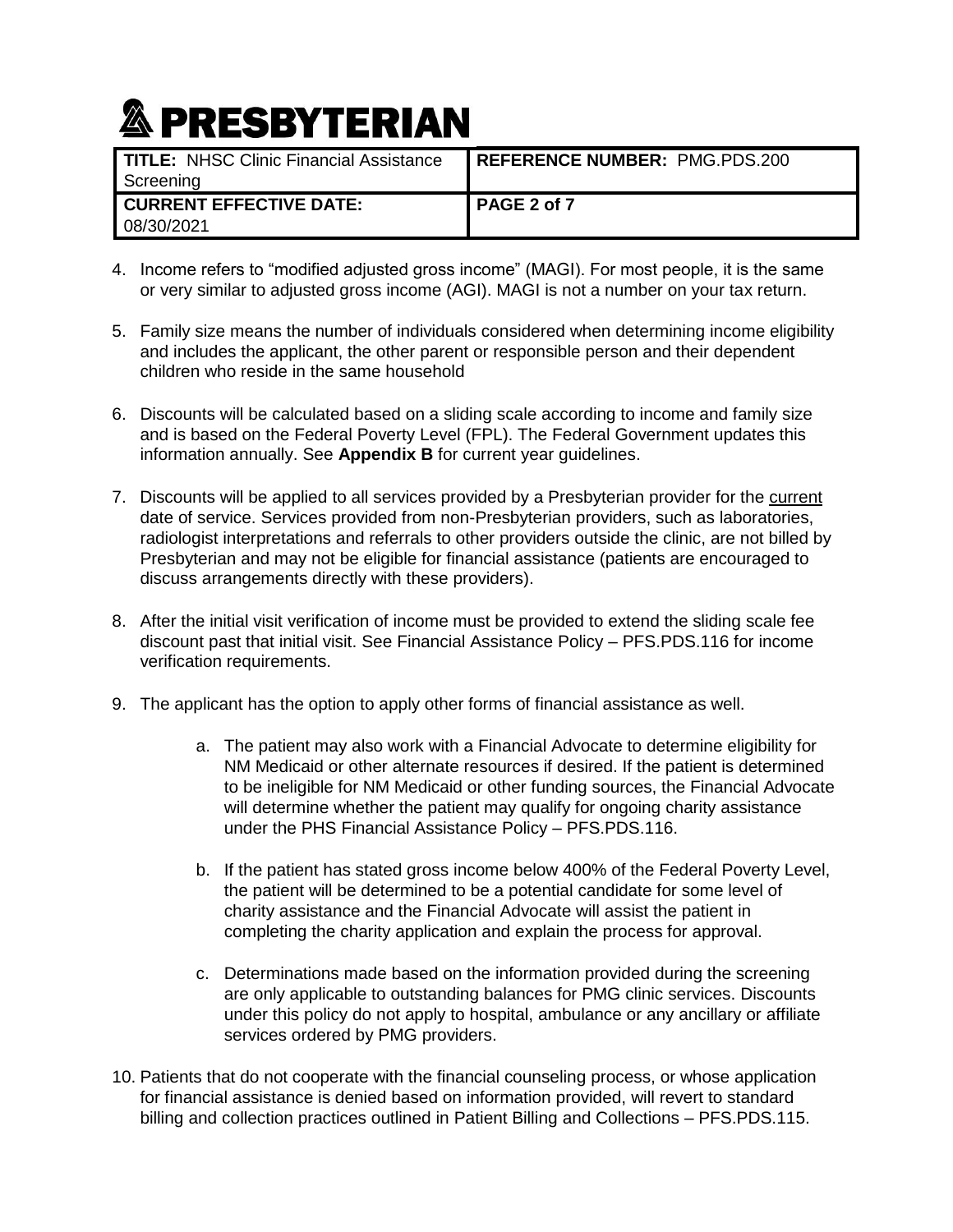| ________________________________                            |                                        |
|-------------------------------------------------------------|----------------------------------------|
| <b>TITLE: NHSC Clinic Financial Assistance</b><br>Screening | <b>I REFERENCE NUMBER: PMG.PDS.200</b> |
| <b>CURRENT EFFECTIVE DATE:</b><br>08/30/2021                | PAGE 3 of 7                            |

#### **DEFINITIONS:**

- **Underinsured:** Persons who have limited coverage for their medically necessary care insufficient to cover most expenses.
- **Uninsured:** Persons who have no third-party coverage for their medically necessary care

#### **REFERENCES:**

• Fair Debt Collection Practices Act (FDCPA)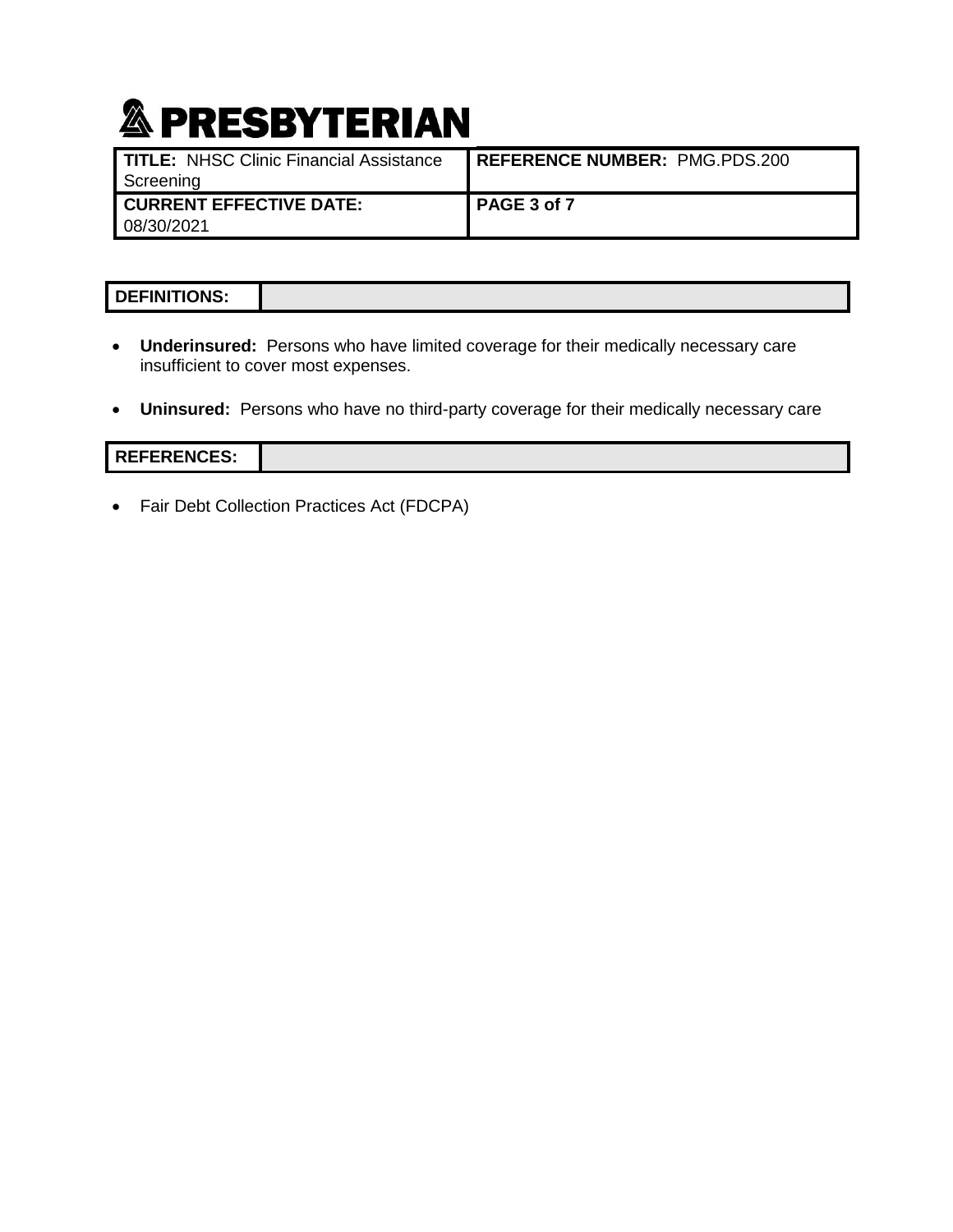| ___                                            |                               |
|------------------------------------------------|-------------------------------|
| <b>TITLE: NHSC Clinic Financial Assistance</b> | REFERENCE NUMBER: PMG.PDS.200 |
| Screening                                      |                               |
| <b>CURRENT EFFECTIVE DATE:</b>                 | PAGE 4 of 7                   |
| 08/30/2021                                     |                               |
|                                                |                               |

**APPENDIX A:** 

#### **NHSC Participating Clinic Locations**

The following clinic locations and services are eligible for the sliding scale discount program:

| <b>Service / Location</b>                                     | <b>Address</b>                                    | City         |
|---------------------------------------------------------------|---------------------------------------------------|--------------|
| Family Medicine in Belen                                      | 609 S Christopher Rd                              | <b>Belen</b> |
| Internal Medicine in Belen                                    | 609 S Christopher Rd                              | <b>Belen</b> |
| <b>Pediatrics in Belen</b>                                    | 609 S Christopher Rd                              | <b>Belen</b> |
| Behavioral Health in Belen                                    | 609 S Christopher Rd,<br>Suite B                  | <b>Belen</b> |
| Family Medicine in Capitan                                    | 405 Lincoln Way                                   | Capitan      |
| Family Medicine at Plains Regional<br><b>Medical Center</b>   | 710 Avenue E                                      | Carrizozo    |
| Dental at Carrizozo Healthcare Center                         | 710 Avenue E                                      | Carrizozo    |
| Family Medicine at Plains Regional<br><b>Medical Center</b>   | 2200 W 21st St, Medical<br><b>Office Building</b> | Clovis       |
| Internal Medicine at Plains Regional<br><b>Medical Center</b> | 2200 W 21st St, Medical<br><b>Office Building</b> | Clovis       |
| Pediatrics at Plains Regional Medical<br>Center               | 2200 W 21st St, Medical<br><b>Office Building</b> | Clovis       |
| Family Medicine in Corona                                     | 471 Main St                                       | Corona       |
| Pediatrics at Presbyterian Española<br>Hospital               | 1010 Spruce St                                    | Espanola     |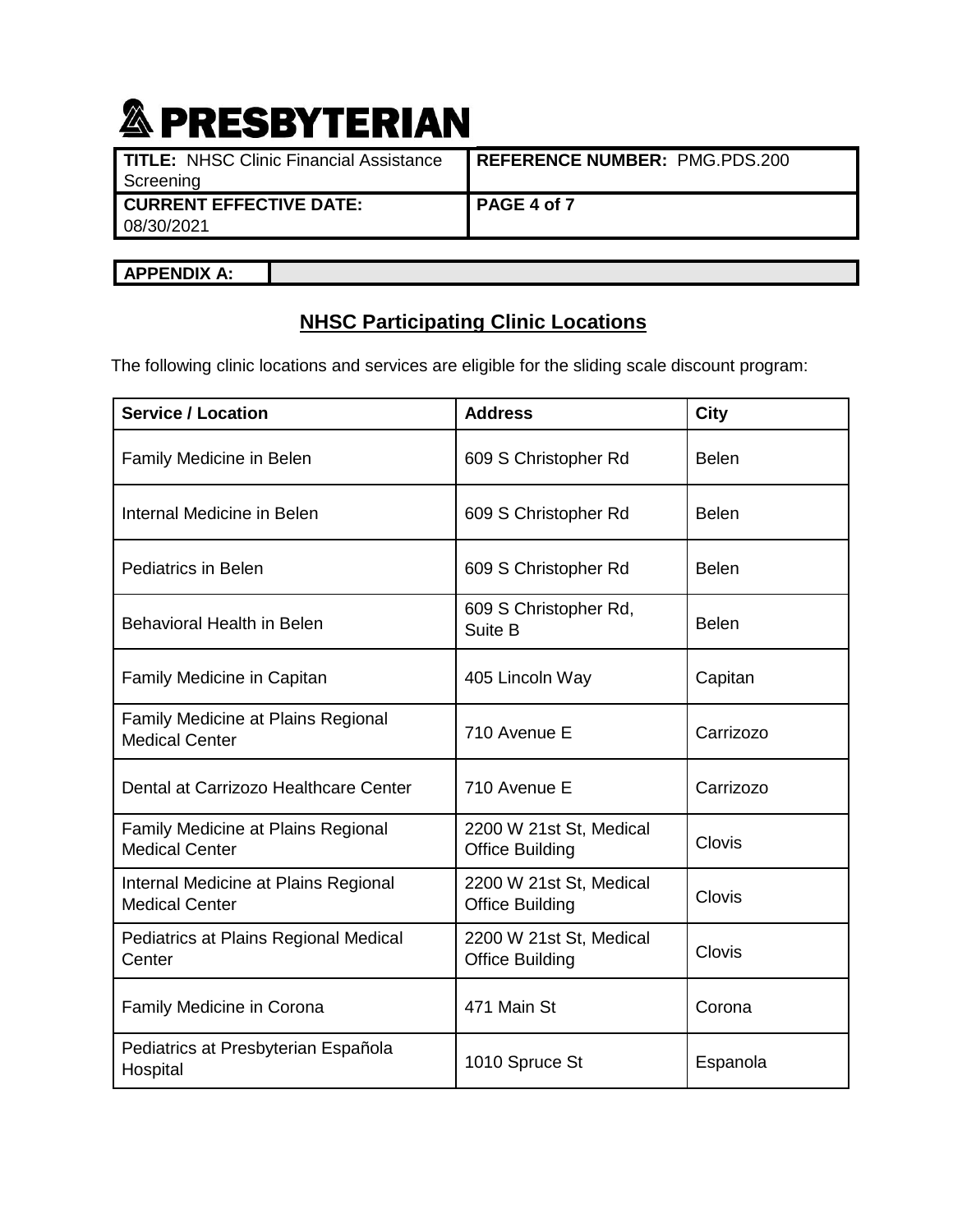| TITLE: NHSC Clinic Financial Assistance | REFERENCE NUMBER: PMG.PDS.200 |
|-----------------------------------------|-------------------------------|
| Screening                               |                               |
| <b>I CURRENT EFFECTIVE DATE:</b>        | PAGE 5 of 7                   |
| 08/30/2021                              |                               |

| Obstetrics and Gynecology at Presbyterian<br>Española Hospital       | 1010 Spruce St, 2nd Floor                  | Espanola  |
|----------------------------------------------------------------------|--------------------------------------------|-----------|
| Family Medicine at Presbyterian Española<br>Hospital                 | 1010 Spruce St, 2nd Floor                  | Espanola  |
| Internal Medicine at Presbyterian<br>Española Hospital               | 1010 Spruce St, 2nd Floor                  | Espanola  |
| Obstetrics and Gynecology at Presbyterian<br>Española Hospital       | 1010 Spruce St, 3rd Floor                  | Espanola  |
| Family Medicine in Hondo                                             | 103 Don Pablo Ln                           | Hondo     |
| Family Medicine in Logan                                             | 600 Gallegos St                            | Logan     |
| Family Medicine in Los Lunas                                         | 200 Emilio Lopez Rd                        | Los Lunas |
| Obstetrics & Gynecology in Los Lunas                                 | 200 Emilio Lopez Rd                        | Los Lunas |
| <b>Behavioral Health in Los Lunas</b>                                | 200 Emilio Lopez Rd,<br>Suite B            | Los Lunas |
| Family Medicine at Lincoln County Medical<br>Center                  | 121 El Paso Rd                             | Ruidoso   |
| Internal Medicine at Lincoln County<br><b>Medical Center</b>         | 121 El Paso Rd                             | Ruidoso   |
| Obstetrics and Gynecology at Lincoln<br><b>County Medical Center</b> | 121 El Paso Rd                             | Ruidoso   |
| Behavioral Health at Lincoln County<br><b>Medical Center</b>         | 121 El Paso Rd, Suite B                    | Ruidoso   |
| <b>Behavioral Health at Socorro General</b><br>Hospital              | 1202 Highway 60 West,<br><b>Building D</b> | Socorro   |
| <b>Family Medicine at Socorro General</b><br>Hospital                | 1202 Highway 60 West,<br><b>Building D</b> | Socorro   |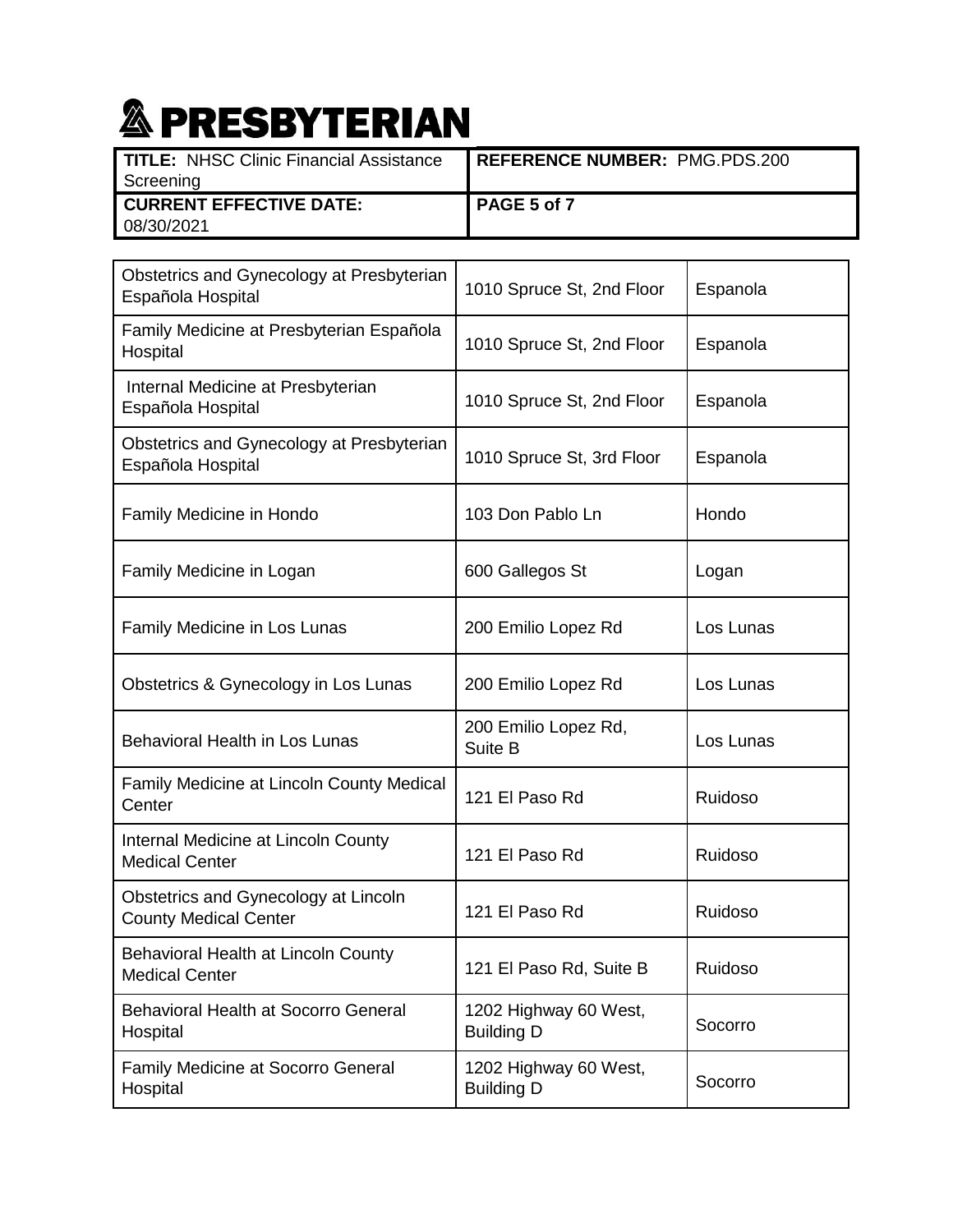| TITLE: NHSC Clinic Financial Assistance<br>Screening | <b>REFERENCE NUMBER: PMG.PDS.200</b> |
|------------------------------------------------------|--------------------------------------|
| <b>I CURRENT EFFECTIVE DATE:</b><br>08/30/2021       | PAGE 6 of 7                          |

| Internal Medicine at Socorro General<br>Hospital                | 1202 Highway 60 West,<br><b>Building D</b> | Socorro   |
|-----------------------------------------------------------------|--------------------------------------------|-----------|
| Obstetrics and Gynecology at Socorro<br><b>General Hospital</b> | 1202 Highway 60 West,<br><b>Building D</b> | Socorro   |
| Family Medicine at Dr. Dan C. Trigg<br><b>Memorial Hospital</b> | 402 E Miel de Luna Ave                     | Tucumcari |